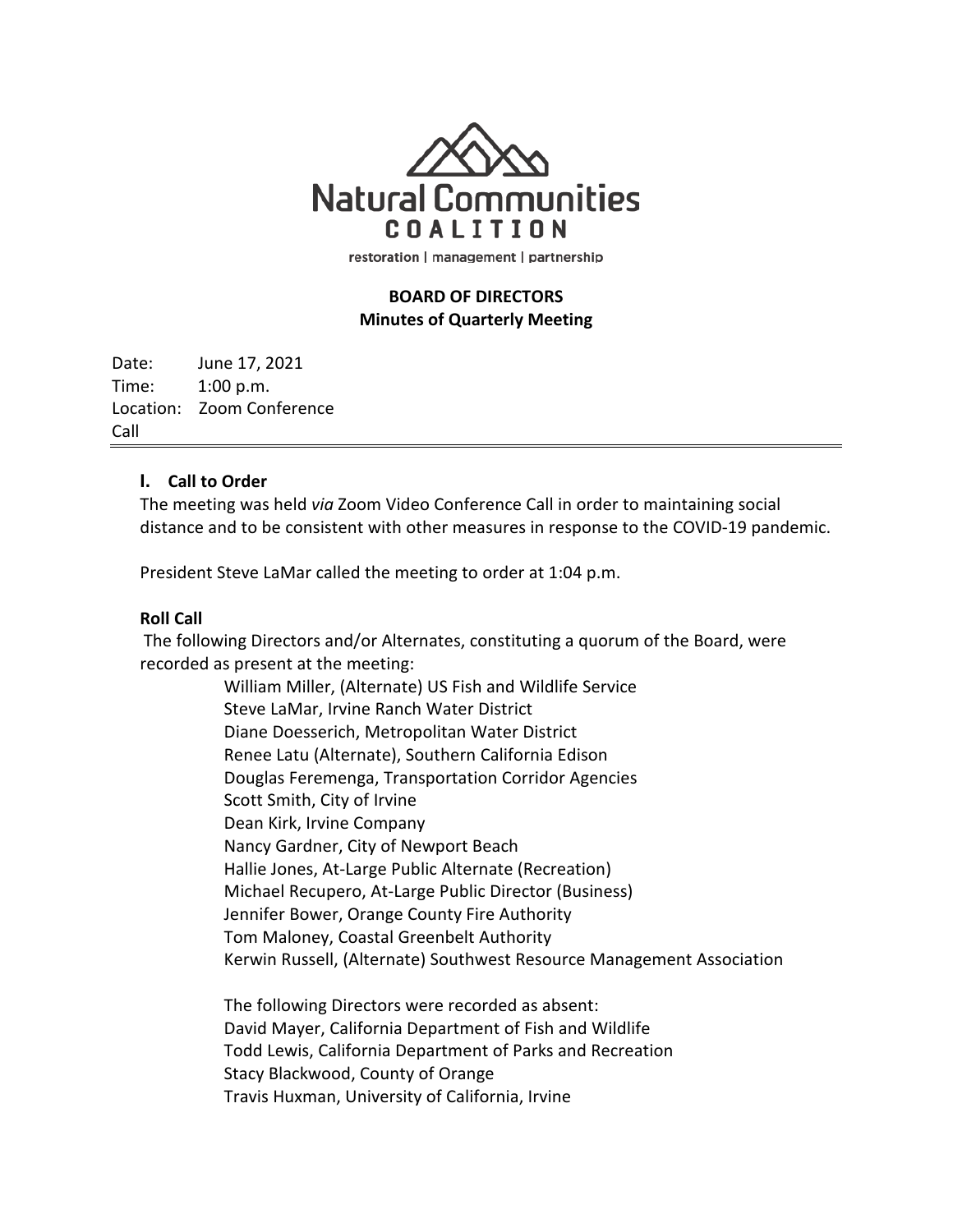June 17, 2021 Page 2

Thomas Eastman, At-Large Public Director (Environment)

II. **On a motion by Director Nancy Gardner, which was seconded by Director Scott Smith, the minutes of the March 17, 2021 meeting was approved** with abstentions from those who were not present at the meeting.

# III. **Investment Report: 1st Quarter 2021**

Daniel Schoessow, Senior Vice President and Senior Investment Officer of Northern Trust, reported on the investment performance of the Endowment, Acquisition and Restoration, Cowbird, and Pacific Pocket Mouse Custodial Funds during the 1<sup>st</sup> Quarter of 2021.

## IV. **Financial Report: May 31, 2021**

President LaMar invited Treasurer Dean Kirk to provide an overview of the May 31, 2021 Financials. After focusing on the assets report, Treasurer Kirk asked the executive director to highlight other details of the balance of the report.

After presentations President LaMar called for a motion to approve the Financial Report.

**On a motion by Director Gardner, which was seconded by Vice President Diane Doesserich, the May 31, 2021 financial report was approved unanimously.**

## V. **Wildland Report**

## **A. Western Spadefoot Toad Project Update**

Danny Fry, Science Coordinator and Wildland Fire Lead for NCC, provided the board an update on the progress made in the implementation and monitoring the Spadefoot toad ponds creation and uplands habitat restoration in the Coastal portion of the reserve.

## **B. City of Irvine Mayor's Tour of the Reserve**

Darin Loughrey, Outreach and Engagement Coordinator for NCC, reported on a successful tour provided to the Mayor of Irvine and city staff that was conducted by NCC and the Irvine Ranch Conservancy.

## **C. Potential Threat to the Orange-throated Whiptail**

Mendel Stewart, Natural Resource Management Coordinator for NCC, informed the board of a potential threat to one of the reserve's Target Species—Orange-throated whiptail resulting from the accidental introduction of a whiptail species from the Sonoran Desert of Arizona. To assess the potential threat and competition, NCC submitted a multiple year Local Assistance Grant request to the California Department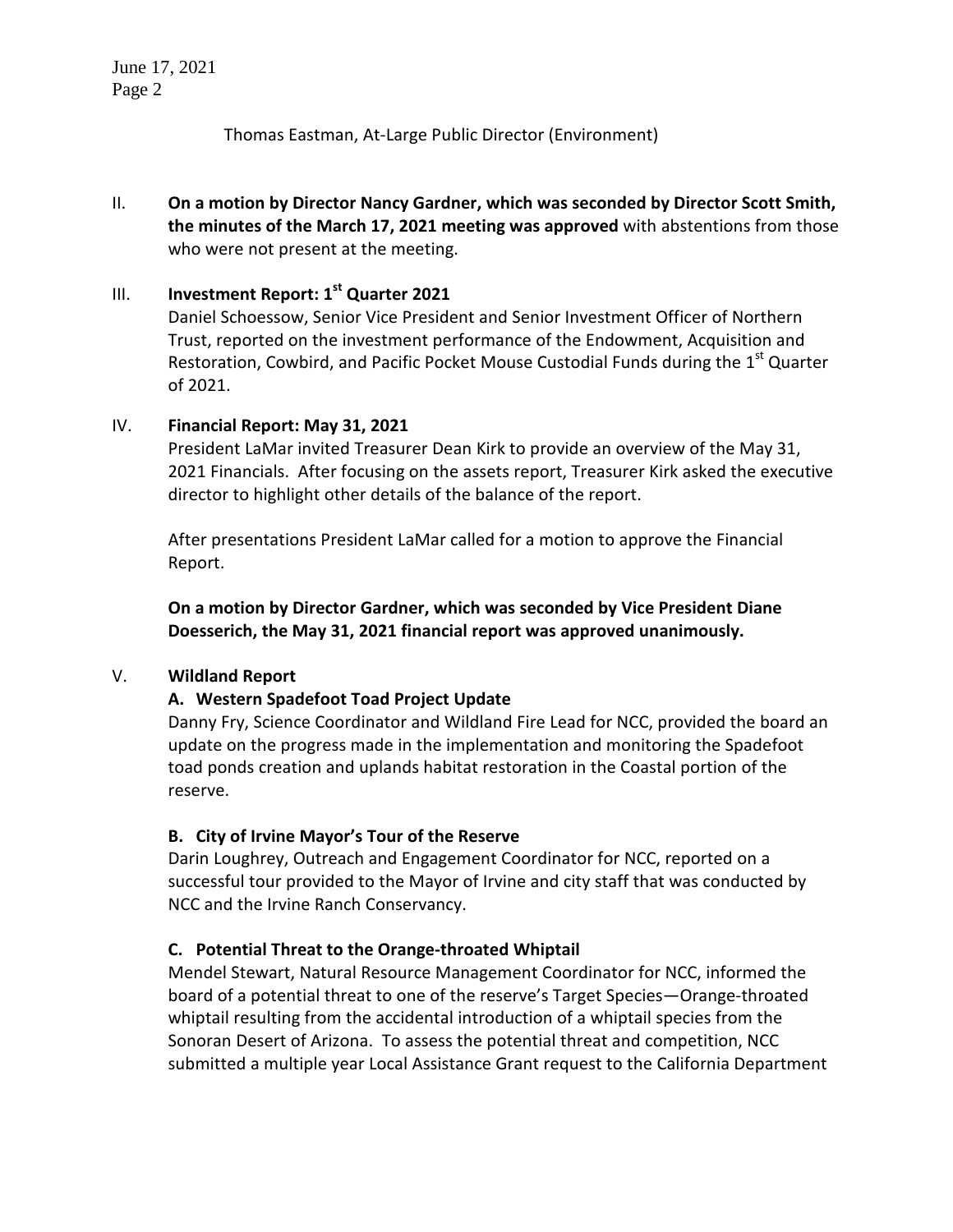June 17, 2021 Page 3

> of Fish and Wildlife, in coordination with the US Geological Survey in San Diego, and is waiting to see if the grant will be awarded.

## VI. **Committee Reports**

President LaMar invited committee chairs for any updates on committee activities.

#### VII. **Executive Director's Report**

The executive director share with the Board of Directors the recent Memoranda of Understanding (MOU) signed between the US Fish and Wildlife Service and NCC. Will Miller provided background for the MOU that was initiated by his agency. The MOU affects the role of the Service on the Board. To add to the agency's transparency individuals appointed by the Service will serve as Liaisons and not directors or alternates as described in the Implementation Agreement for the Central and Coastal Subregional NCCP/HCP for Orange County. As required in the MOU, Service Liaisons shall refrain from voting on NCC contracts or financial matters, as well as personnel matters.

The executive director also called the board members attention to the Board Roster in the meeting packet. He encouraged members to review their contact information for accuracy and if changes in membership for their agency had recently occurred or anticipated to get a written confirmation of the change and the date to his attention for official record purposes.

Lastly, Jim Sulentich introduced the full board to a joint project requested by OC Parks. The project is a one-year study of mountain lions at Whiting Ranch Wilderness Park and will be conducted by UC Davis with Dr. Winston Vickers as principal investigator. NCC's financial participation was approved by the Executive Committee.

#### VIII. **Strategic Plan Update**

The executive director provided a quarterly overview of status of the NCC Strategic Plan. He highlighted the progress that has been made after the Covid-19 lull in implementation.

## IX. **Oral Communications**

President LaMar extended an invitation to meeting participants interested in communicating on matters not part of the meeting agenda.

## X. **Adjournment**

There being no further business the meeting was adjourned at 2:30 p.m.